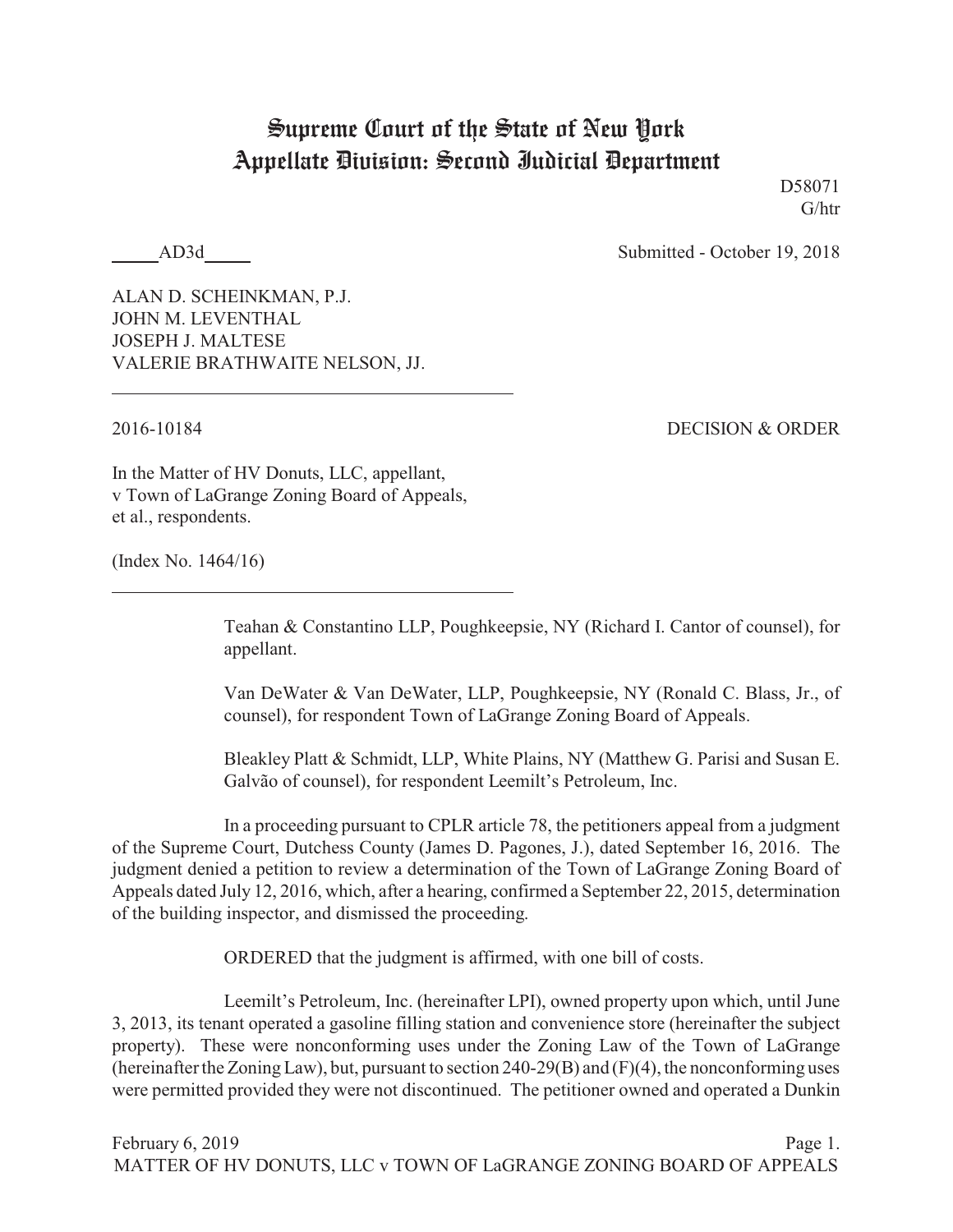Donuts franchise at a property across the street.

On June 4, 2013, a fuel delivery tanker truck delivering fuel hit a light pole and spilled approximately 3,000 gallons of gasoline on the subject property. Immediately after the spill, both the gas station and the convenience store at the subject property ceased operation and remediation efforts commenced. Restoration was completed in October 2014; however, when the gas pump system was tested in anticipation of reopening, LPI discovered a significant leak in the pipes between the underground storage tanks and the pumps. Remediation efforts again commenced in response to this second spill.

LPI sought approval to re-open the gas station from the building inspector for the Town of LaGrange. In addition, LPI sought a building permit to upgrade the convenience store building, which had not been damaged by the spill and remediation efforts. In a determination dated September 22, 2015, the Town's building inspector concluded that LPI was eligible to invoke section 240-29(E) of the ZoningLaw, which addressed re-establishment of nonconforming uses after casualties, and granted LPI one year from the date of its letter to re-establish the nonconforming use, subject to all permitting requirements.

The petitioner challenged the building inspector's determination before the Town of LaGrange Zoning Board of Appeals (hereinafter the ZBA), contending that LPI had discontinued its nonconforming use and that, pursuant to Zoning Law § 240-29(E) and (F), it could not re-establish that use. In a July 12, 2016, determination, the ZBA confirmed the building inspector's determination. The petitioner thereafter sought review of the ZBA's July 12, 2016, determination pursuant to CPLR article 78. The Supreme Court denied the petition and dismissed the proceeding. The petitioner appeals.

A court may set aside the determination of a ZBA "only where the record reveals illegality, arbitrariness or abuse of discretion" (*Matter of Cowan v Kern*, 41 NY2d 591, 598; *see Matter of Pecoraro v Board of Appeals of Town of Hempstead*, 2 NY3d 608, 613; *Matter of Corrales v Zoning Bd. of Appeals of the Village of Dobbs Ferry*, 164 AD3d 582, 585; *Matter of Sclafani v Rodgers*, 161 AD3d 1084, 1085; *Matter of 278, LLC v Zoning Bd. of Appeals of the Town of E. Hampton*, 159 AD3d 891, 892). Thus, where a ZBA's determination has a rational basis in the record, a court may not substitute its own judgment, even where the evidence could support a different conclusion (*see Matter of Metro Enviro Transfer, LLC v Village of Croton-on-Hudson*, 5 NY3d 236, 241; *Matter of Mamaroneck Coastal Envt. Coalition, Inc. v Board of Appeals of the Vil. of Mamaroneck*, 152 AD3d 771, 773; *Matter of Conway v Van Loan*, 152 AD3d 768, 769).

The Town's Zoning Law provides, inter alia, that if a property owner discontinues a nonconforming use of land for a period of one year or more, the owner may not thereafter resume the nonconforming use (*see* Town of LaGrange Zoning Law § 240-29[F][4]; *see also Jones v Town of Carroll*, 15 NY3d 139, 143; *Glacial Aggregates LLC v Town of Yorkshire*, 14 NY3d 127, 135; *People v Miller*, 304 NY 105, 107). Here, the ZBA's determination included a statement that there was "more to maintaining a gasoline filling station than pumping gas." The ZBA rationally concluded that remediation of the petroleum spills amounted to a continuation of the nonconforming use and that the provisions of Zoning Law § 240-29(F)(4) regarding discontinuation were rationally